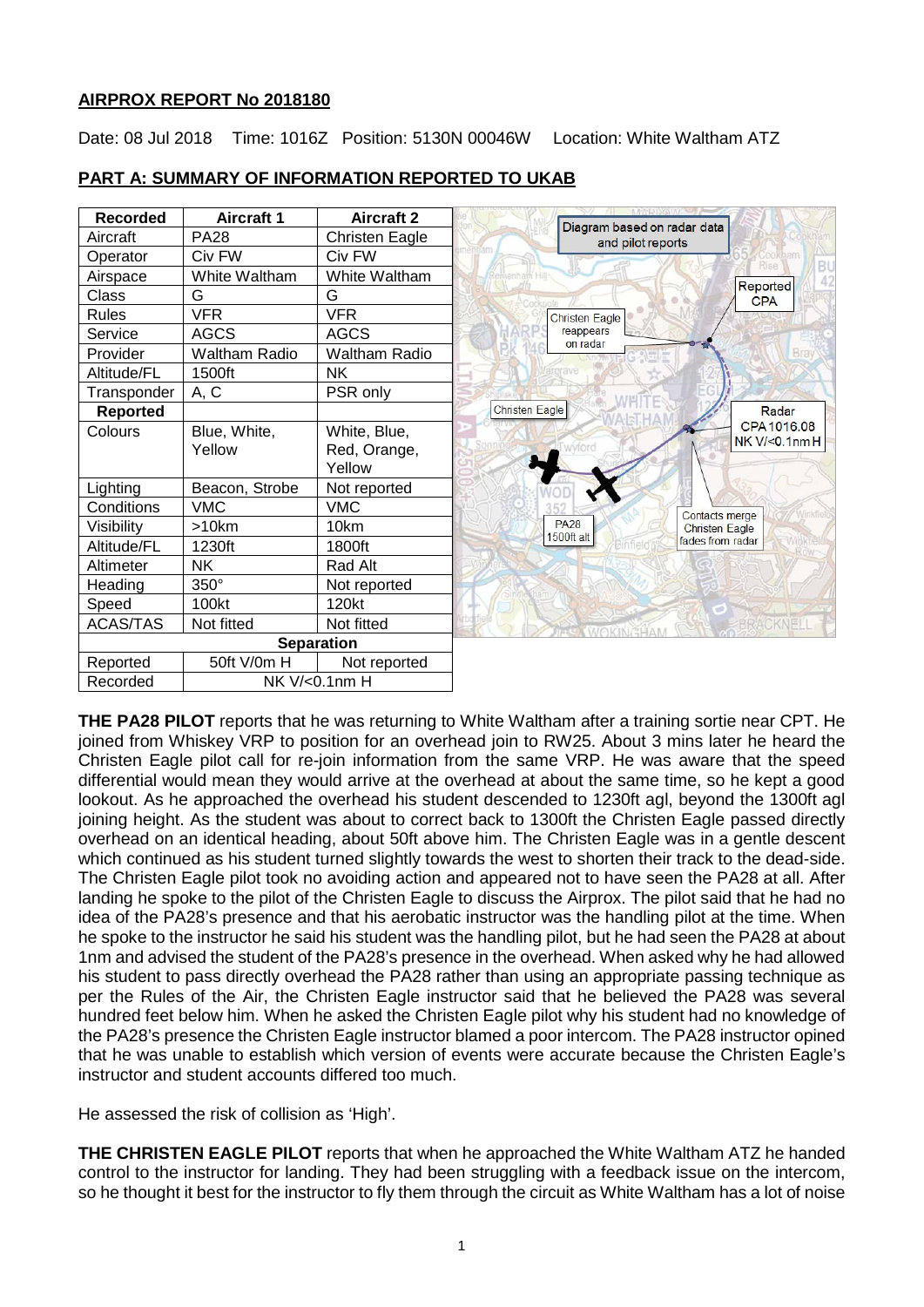abatement areas. After they landed, he heard a pilot call base and ask for their details. In the clubhouse the pilot approached him and explained that they had come very close in the circuit; however, he couldn't comment because neither the Christen Eagle instructor or he saw the other aircraft. They approached the circuit at 2000ft on the QFE from the southwest, reporting on the radio point Sierra he thought. They descended to 1300ft as they joined overhead, then flew a tight circuit at 800ft.

### **Factual Background**

The weather at Heathrow was recorded as follows:

METAR COR EGLL 080950Z AUTO VRB03KT 9999 NCD 28/13 Q1026 NOSIG

### **Analysis and Investigation**

### **UKAB Secretariat**

The PA28 and Christen Eagle pilots shared an equal responsibility for collision avoidance and not to operate in such proximity to other aircraft as to create a collision hazard<sup>[1](#page-1-0)</sup>. An aircraft operated on or near an aerodrome shall conform with or avoid the pattern of traffic formed by other aircraft in operation<sup>[2](#page-1-1)</sup>.

In reviewing the radar recordings, the PA28 can be seen joining through the overhead as the Christen Eagle, primary return only, also joins behind in a similar position. As described in the PA28 pilot's report, the PA28 descends to 1500ft altitude and the Christen Eagle then catches up the PA28 due to the faster speed of the Christen Eagle. The contacts merge at radar-CPA when southabeam White Waltham, and the Christen Eagle primary return reappears slightly ahead of the PA28 as both aircraft are turning onto the deadside. The PA28 pilot's description of the event appears to occur as the PA28 is turning north-westerly just after the recorded radar-CPA.

#### **Summary**

An Airprox was reported when a PA28 and a Christen Eagle flew into proximity at White Waltham at 0912hrs on Sunday 8<sup>th</sup> of July 2018. Both pilots were operating under VFR in VMC, both pilots in receipt of an Air/Ground Service from White Waltham.

# **PART B: SUMMARY OF THE BOARD'S DISCUSSIONS**

Information available consisted of reports from the pilots of both aircraft and radar photographs/video recordings.

The Board began by looking at the actions of the PA28 pilot. He had heard the Christen Eagle pilot report at the Whiskey VRP for re-join behind him and was aware that there may be a confliction developing. A GA member familiar with White Waltham advised the Board that its visual circuit can be very busy, and that pilots must keep a good lookout to ensure they can integrate effectively with other airfield users as they join; this requires pilots to plan well in advance before entering the visual circuit, which the PA28 pilot evidently did. Some members wondered whether the PA28 pilot might usefully have transmitted a call to the Christen Eagle pilot to ensure that the latter had heard the PA28 was joining ahead, but it was acknowledged that to do so would have meant additional radio traffic that might not have been welcome in a busy circuit. The Board agreed that it appeared to have been fortuitous that the student pilot had descended below the normal overhead join height because it was this that had seemingly resulted in the 2 aircraft being separated vertically as they came into proximity.

The Board then turned to the actions of the Christen Eagle pilot. They were mindful that the Christen Eagle's radio was reported as intermittent and therefore its pilots may not have heard the PA28 pilot's

l

<span id="page-1-0"></span><sup>1</sup> SERA.3205 Proximity.

<span id="page-1-1"></span><sup>2</sup> SERA.3225 Operation on and near an Aerodrome.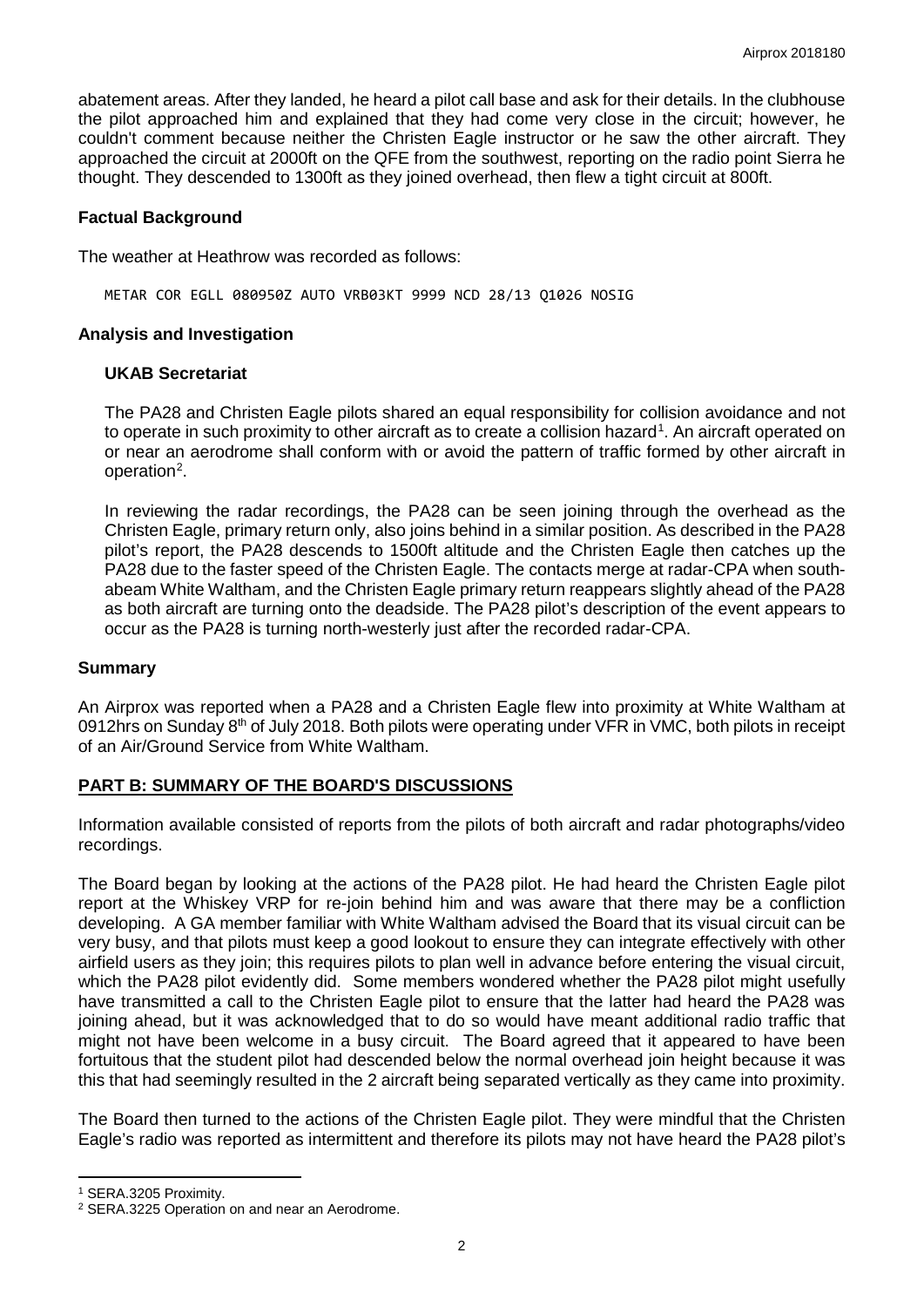call for re-join from Whiskey VRP. Notwithstanding, GA members noted that that the Christen Eagle pilots were aware of the radio problem and therefore should have increased their lookout to account for the reduction in SA that would normally be present from the radio calls of other aircraft. A GA member commented that the view ahead from a Christen Eagle was limited due to the aircraft's configuration and so the recognised technique was to weave the aircraft whilst joining to ensure that any aircraft ahead are sighted. The radar recording did not show any evidence of weaving, which led members to wonder whether the Christen Eagle pilot had done so. Irrespective, the Christen Eagle pilot was joining the visual circuit behind the PA28 and so it was incumbent upon him to ensure he conformed with the pattern of traffic by integrating with the PA28 ahead.

The Christen Eagle's transponder was not displaying on the radar replay during this incident, although it did display on the next flight; some members wondered whether the lack of squawk was linked to the intermittent communications problems associated with the radio. Whilst it is not clear why the transponder was not displaying, members agreed that it was pertinent to remind pilots of the requirements in SERA 13001 under which 'When an aircraft carries a serviceable SSR transponder, the pilot shall operate the transponder at all times during flight, regardless of whether the aircraft is within or outside airspace where SSR is used for ATS purposes'. Although not equipped in this incident, had the either aircraft been fitted with one of the increasingly available and affordable collision warning systems, the ability to detect SSR transmissions would have immeasurably increased the pilot's SA and would potentially have allowed him to take action on his own behalf.

The Board agreed that the PA28 pilot had only seen the Christen Eagle after CPA, and that the Airprox had occurred near the beginning of the deadside when both aircrafts' contacts were seen to merge on the radar replay. Some members opined that the Christen Eagle pilot had not appeared to take sufficient lookout and precautions regarding other aircraft that might be joining the circuit, and they thought that the Christen Eagle pilot had therefore flown into conflict with the PA28. However, the majority agreed that although the Christen Eagle pilot had not appeared to have weaved during his join, there were mitigating circumstances regarding the extra workload involved with the faulty radio/intercom that had meant that he had probably become task-focused on his joining procedure to the detriment of lookout. After considerable debate, the latter view prevailed, and members agreed that the incident was probably best described simply as the Christen Eagle pilot did not integrate with the PA28 ahead. Turning to the risk, members noted that the PA28 did not see the Christen Eagle until after CPA (because it was approaching from behind), and that the Christen Eagle pilot did not see the PA28 at all. Commenting that both aircraft were carrying out a similar join, at the same nominal height, and that the aircraft radar returns had merged, the Board quickly agreed that providence was the best descriptor in what was a very close encounter. The risk was accordingly assessed as A, a serious risk of collision.

# **PART C: ASSESSMENT OF CAUSE AND RISK**

Cause: The Christen Eagle pilot did not integrate with the PA28 ahead.

Degree of Risk: A.

Safety Barrier Assessment<sup>[3](#page-2-0)</sup>

In assessing the effectiveness of the safety barriers associated with this incident, the Board concluded that the key factors had been that:

# **Flight Crew:**

l

**Regulations, Processes, Procedures, Instructions and Compliance** were assessed as **ineffective** because the Christen Eagle pilot did not effectively integrate with the PA28 ahead.

<span id="page-2-0"></span><sup>&</sup>lt;sup>3</sup> The UK Airprox Board scheme for assessing the Availability, Functionality and Effectiveness of safety barriers can be found on the [UKAB Website.](http://www.airproxboard.org.uk/Learn-more/Airprox-Barrier-Assessment/)